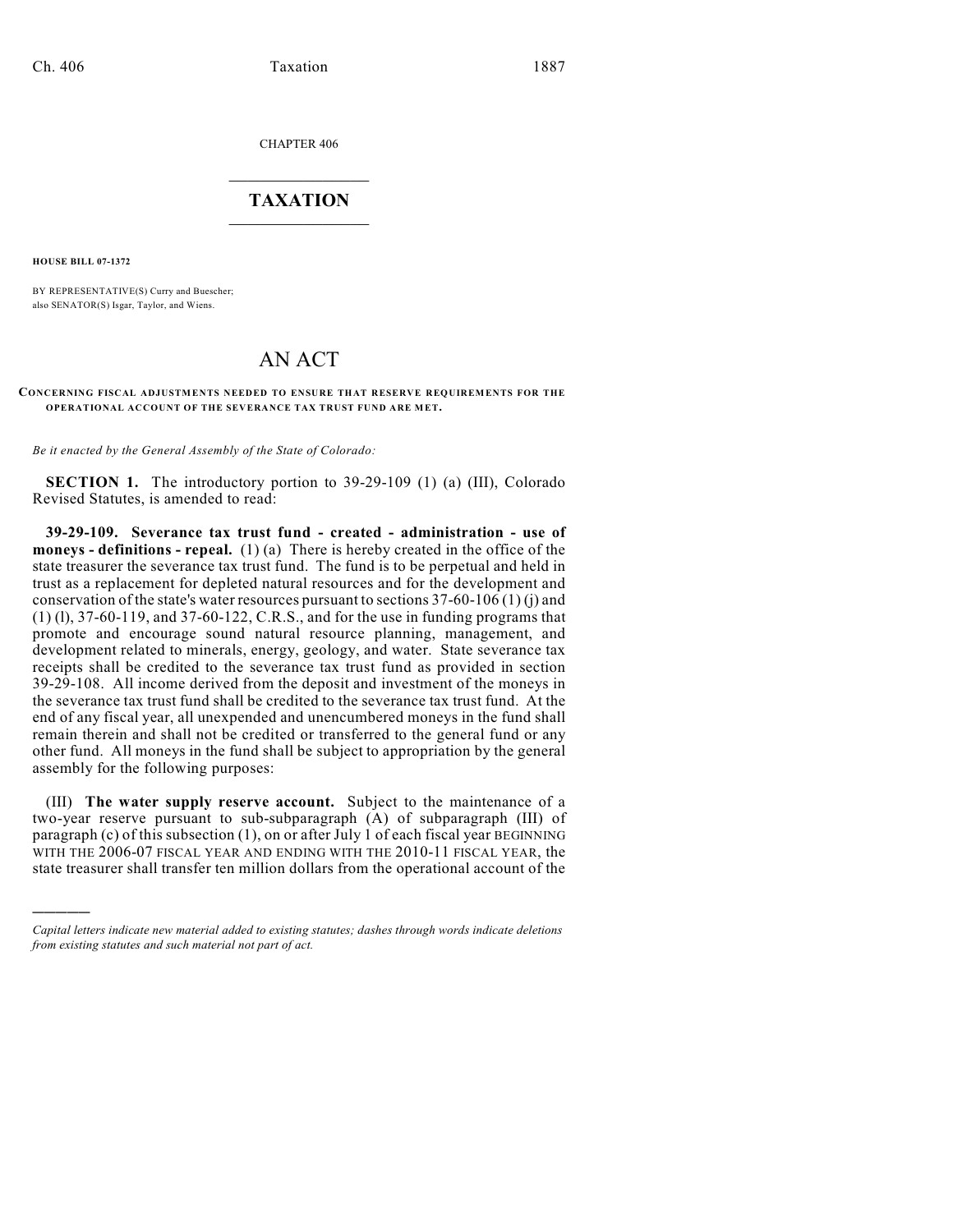1888 Taxation Ch. 406

severance tax trust fund to the water supply reserve account, also referred to in this subparagraph (III) as the "account"; EXCEPT THAT, FOR THE 2007-08 AND 2010-11 FISCAL YEARS, THE STATE TREASURER SHALL TRANSFER SIX MILLION DOLLARS FROM THE OPERATIONAL ACCOUNT TO THE ACCOUNT. The moneys in the account are hereby continuously appropriated to the Colorado water conservation board for purposes authorized by this subparagraph (III). All interest derived from the investment of moneys in the account shall be credited to the account. Any balance remaining in the account at the end of any fiscal year shall remain in the account; except that the unencumbered and unexpended balance of the account shall revert on  $\frac{30}{2010}$  JUNE 30, 2011, to the operational account of the severance tax trust fund. The board shall allocate moneys by grant or loan from the account only for water activities approved by a roundtable pursuant to article 75 of title 37, C.R.S. The approving roundtable shall be the roundtable for the basin in which the proposed water diversion or nonstructural activity would occur. The board, in consultation with the interbasin compact committee created in section 37-75-105, C.R.S., shall jointly establish criteria and guidelines for allocating moneys from the account. Eligible water activities include, but are expressly not limited to, the categories listed in this subparagraph (III). The criteria shall ensure that the allocations will assist in meeting those water supply needs identified under section 37-75-104 (2) (c), C.R.S., in a manner consistent with section 37-75-102, C.R.S., and shall facilitate both structural and nonstructural projects or methods. Eligible water activities include the following:

**SECTION 2.** Section 6 (1) and (3) of chapter 279, Session Laws of Colorado 2006, are amended to read:

Section 6. **Appropriation.** (1) In addition to any other appropriation, there is hereby appropriated, out of any moneys in the operational account of the severance tax trust fund created in section 39-29-109, Colorado Revised Statutes, not otherwise appropriated, to the office of the governor, for the director of compact negotiations, for the fiscal year beginning July 1, 2006, the sum of seventy-five thousand eight hundred thirty-seven dollars (\$75,837) and 0.5 FTE, or so much thereof as may be necessary, for the on-going implementation of article 75 of title 37, Colorado Revised Statutes.

(3) The moneys appropriated in subsections  $(1)$  and  $(2)$  SUBSECTION  $(2)$  of this section shall remain available for the designated purposes until they are fully expended.

**SECTION 3. Appropriation - adjustments in 2007 long bill.** For the implementation of this act, the appropriation made in the annual general appropriation act from the operational account of the severance tax trust fund created in section 39-29-109, Colorado Revised Statues, to the governor - lieutenant governor - state planning and budgeting, office of the governor, governor's office, for administration of governor's office and residence, for the fiscal year beginning July 1, 2007, is decreased by one hundred fifty-one thousand three hundred seventy-one dollars (\$151,371) and 1.0 FTE.